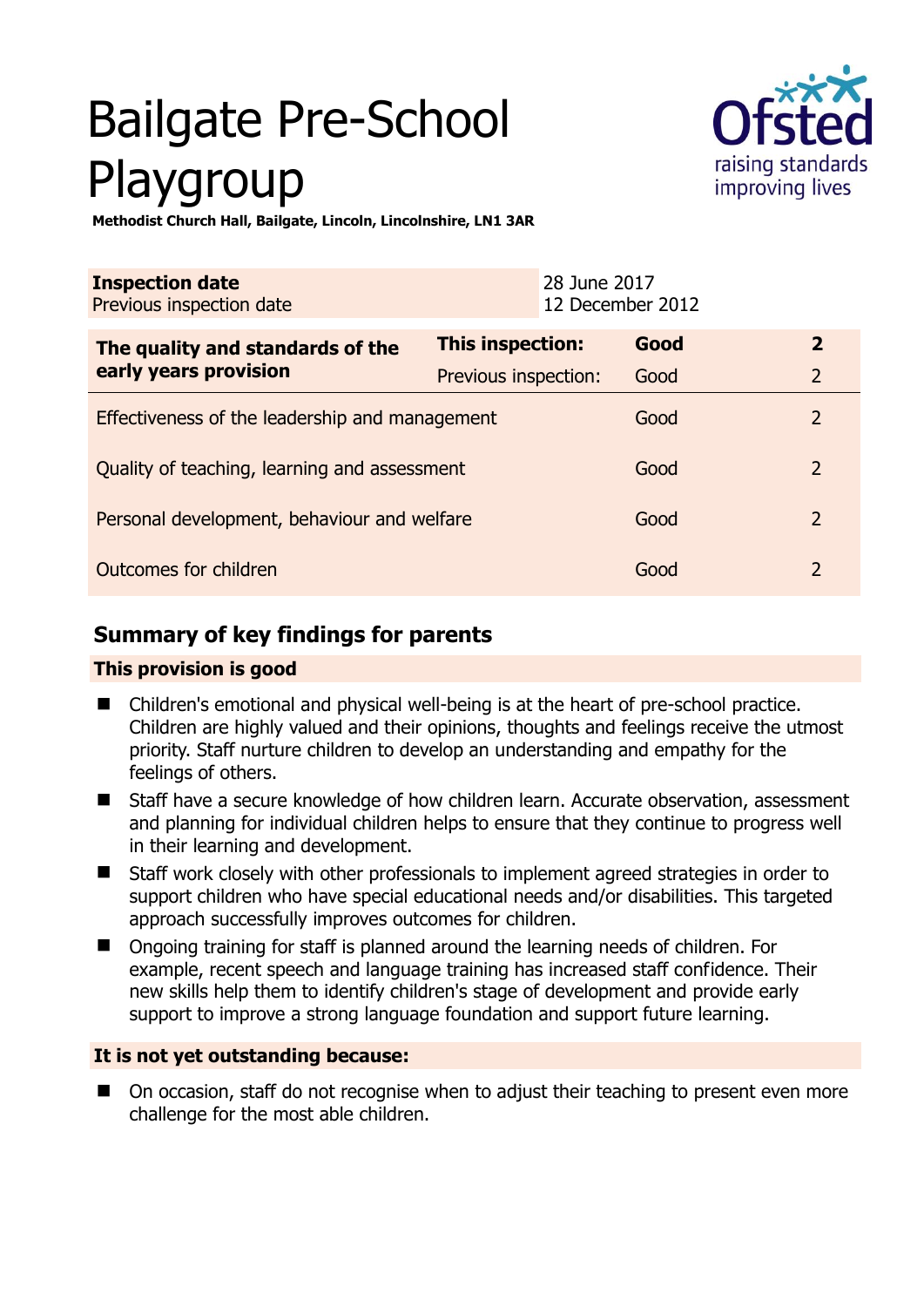# **What the setting needs to do to improve further**

## **To further improve the quality of the early years provision the provider should:**

■ adapt activities to provide appropriate challenge for children of differing ages and abilities.

#### **Inspection activities**

- $\blacksquare$  The inspector observed the quality of teaching during activities and assessed the impact this has on children's learning.
- The inspector spoke with staff and children during the inspection.
- The inspector completed a joint observation with the pre-school manager.
- The inspector held a meeting with the pre-school manager. She looked at relevant documentation and evidence of the suitability of staff.
- The inspector spoke to a number of parents during the inspection and took account of their views.

#### **Inspector**

Sharon Waterfall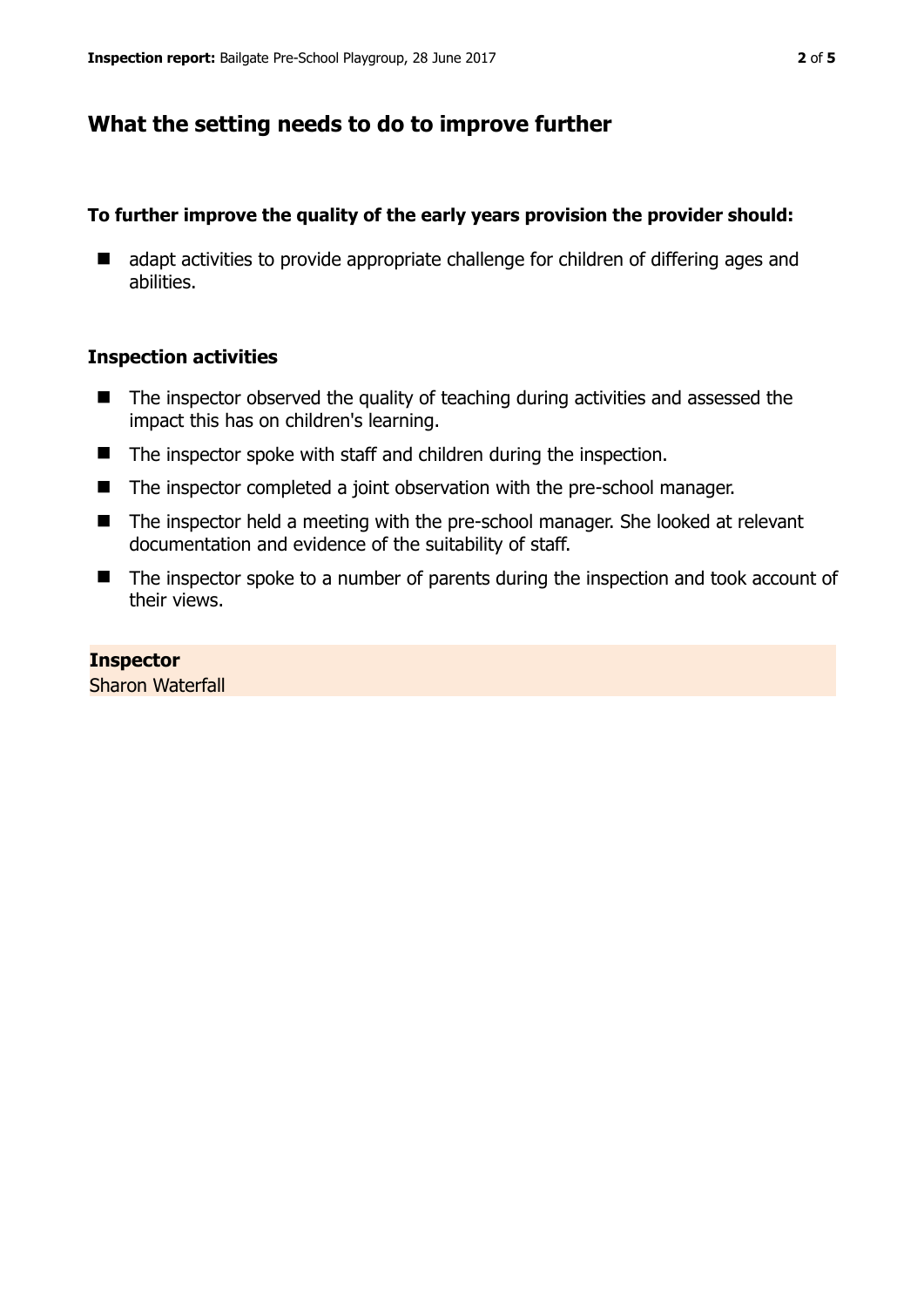# **Inspection findings**

## **Effectiveness of the leadership and management is good**

Safeguarding is effective. All staff attend regular training and have a clear understanding of their roles and responsibilities to meet children's needs should there be a child protection concern. They regularly risk assess their setting to help keep children safe and staff are continually deployed well so that children are always supervised. Rigorous induction procedures are followed. Experienced staff provide support to new staff in order to enhance their teaching skills. Staff have regular supervision meetings with the manager, who provides guidance to support their continual professional development. Parents speak highly of the staff, particularly their open communication and nurturing manner.

## **Quality of teaching, learning and assessment is good**

Staff effectively use information gained from their observations of the children to enhance and progress their learning. They use their current interests to plan activities that motivate children to learn. For example, children decorate shields and talk about how shields protect the king's knights. Children's speaking and listening skills are promoted well. The children talk animatedly about how the caterpillars have turned to butterflies. Small-group times are effective in extending children's communication and social skills. Staff effectively use sign language as a strategy to support communication and inclusion of all children.

## **Personal development, behaviour and welfare are good**

Children enjoy healthy snacks and have regular opportunities for physical exercise. Staff provide good opportunities for children to develop their confidence and understanding of the wider world as they celebrate a range of festivals throughout the year. They learn to be tolerant and respectful towards others. Children's behaviour is very good and staff use a range of techniques to encourage this. The children are extremely kind and considerate to one another. Warm relationships between staff and children provide children with a strong sense of emotional well-being.

## **Outcomes for children are good**

Children learn to dress and undress themselves, preparing them well for the next stage in their learning, including school. Children are motivated and eager to learn. They are keen on sharing their ideas and experiences and contribute well towards group activities. Children enjoy stories and sharing books. They understand that print carries meaning and gain confidence in their early writing skills. Children acquire the key skills and attitudes that they need for their move on to school and more formal learning.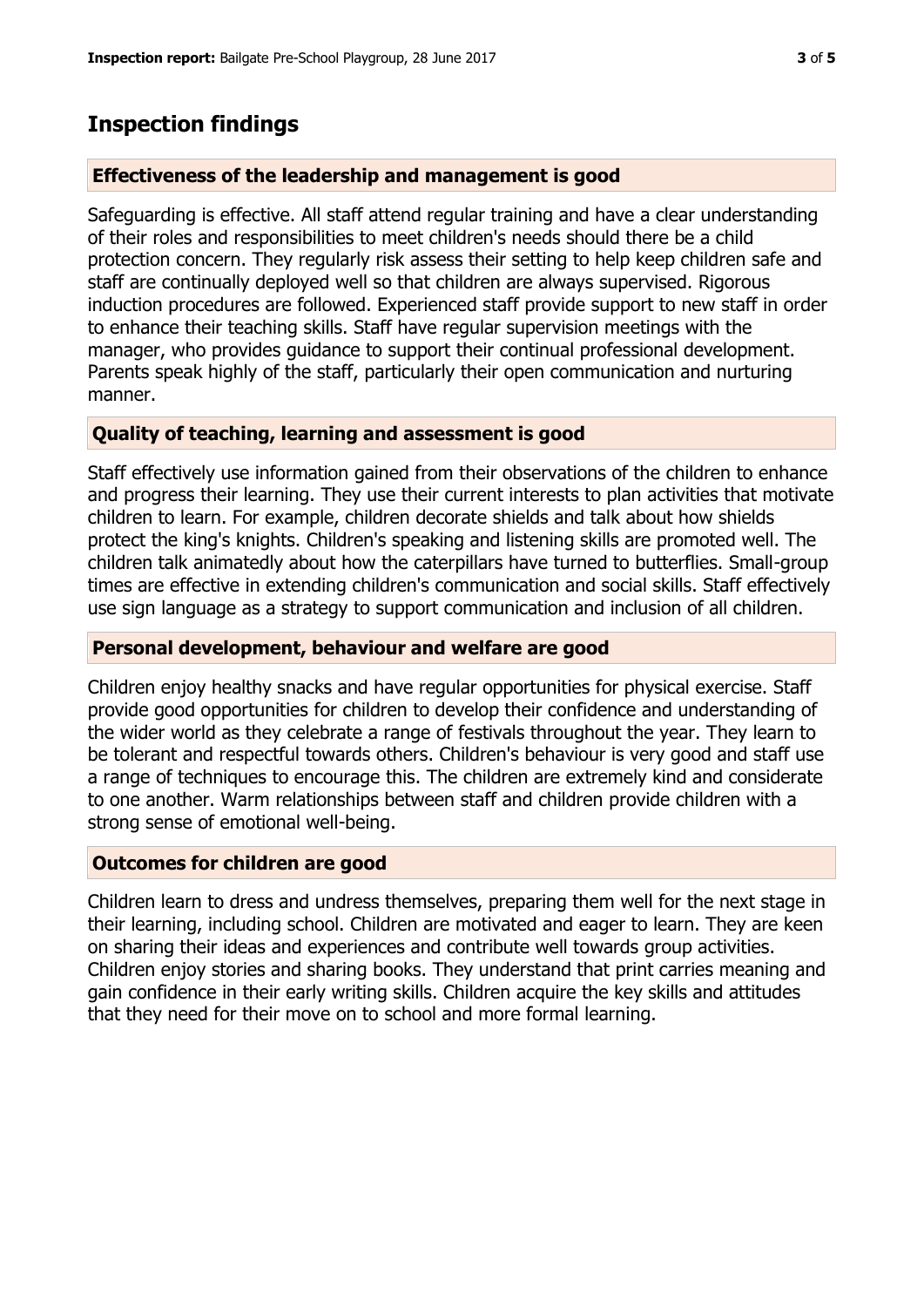# **Setting details**

| Unique reference number                             | 253500                                  |  |
|-----------------------------------------------------|-----------------------------------------|--|
| <b>Local authority</b>                              | Lincolnshire                            |  |
| <b>Inspection number</b>                            | 1059472                                 |  |
| <b>Type of provision</b>                            | Sessional provision                     |  |
| Day care type                                       | Childcare - Non-Domestic                |  |
| <b>Registers</b>                                    | Early Years Register                    |  |
| <b>Age range of children</b>                        | $2 - 4$                                 |  |
| <b>Total number of places</b>                       | 24                                      |  |
| Number of children on roll                          | 32                                      |  |
| Name of registered person                           | Bailgate Pre-School Playgroup Committee |  |
| <b>Registered person unique</b><br>reference number | RP517282                                |  |
| Date of previous inspection                         | 12 December 2012                        |  |
| <b>Telephone number</b>                             | 01522 538313                            |  |

Bailgate Pre-School Playgroup registered in 1982. The pre-school employs four members of childcare staff. Of these, all hold appropriate early years qualifications at level 2 and above, including one with early years professional status. The pre-school is open weekday mornings, with the exception of Tuesdays, from 9am to midday. On Wednesday there is an additional afternoon session from midday to 3pm. The pre-school provides free early education for two-, three- and four-year-old children.

This inspection was carried out by Ofsted under sections 49 and 50 of the Childcare Act 2006 on the quality and standards of provision that is registered on the Early Years Register. The registered person must ensure that this provision complies with the statutory framework for children's learning, development and care, known as the early years foundation stage.

Any complaints about the inspection or the report should be made following the procedures set out in the guidance 'Complaints procedure: raising concerns and making complaints about Ofsted', which is available from Ofsted's website: www.gov.uk/government/organisations/ofsted. If you would like Ofsted to send you a copy of the guidance, please telephone 0300 123 4234, or email enquiries@ofsted.gov.uk.